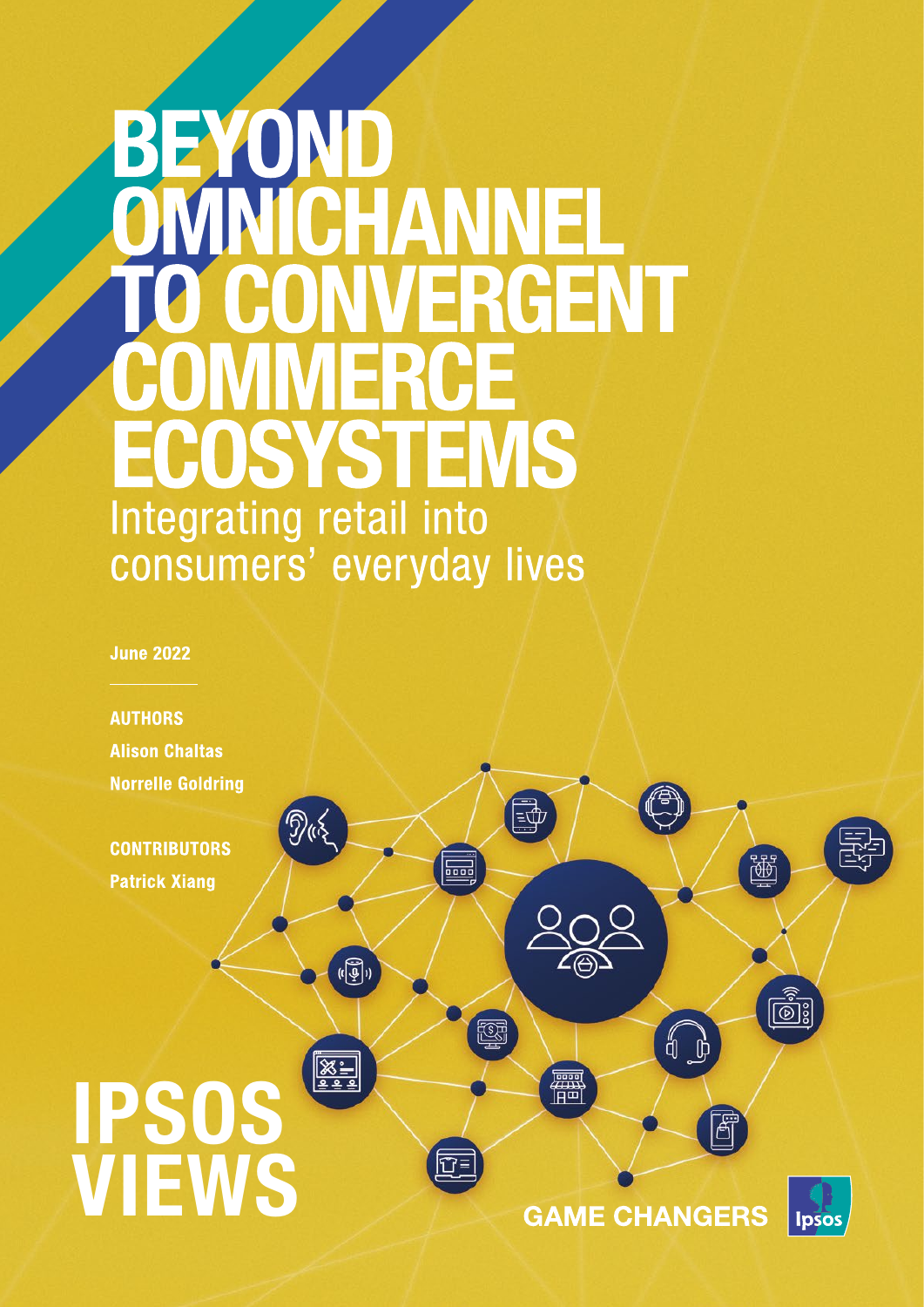# FROM MULTICHANNEL AND OMNICHANNEL TO CONVERGENT COMMERCE

In the multichannel world, organisations operate in a binary online vs offline siloed fashion, often with separate departments and divisions per channel. Consumers initiate the retail relationship, whether going to physical stores or searching online. Communications between organisations and their customers are typically mostly transaction oriented.

In the omnichannel world, the goal is 'seamless' handoffs from one channel and touchpoint to another to enable a 'frictionless' customer experience (see Figure 1). Theoretically the

#### Figure 1 Online-to-offline ('020') behaviour participation past four weeks

- consumer and customer are at the heart of the organisation, but the focus is still a primarily functional one. However, the acknowledgement of the links between channels and touchpoints enables relationship building with customers over time.
- Now we are in the world of convergent commerce. With the mushrooming of retail commerce types, and the acceleration of emerging and scaling commerce channels driven by technology (see Figure 2), digital and physical environments are converging.

# TO SAY RETAIL IS EVOLVING RAPIDLY IS AN UNDERSTATEMENT

In the past few years there has been a shift from multichannel to omnichannel, and now to convergent commerce. Shopping is no longer a place nor a linear journey, but a fluid set of activities across touchpoints and channels. Consumers now have entire ecosystems of go-to touchpoints, channels, brands and retailers.

At the same time, internet and technology-based companies - and some retailers and brands have developed centralised solution platforms and their own ecosystems, providing consumers

with multiple interconnected, synergistic products and services enabling better integration into consumers' everyday lives.

This paper discusses the evolution of consumer, retailer and brand commerce ecosystems; explores some means of developing them and the opportunities they provide; and reflects on the implications for organisations in order to play successfully and build meaningful customer relationships.

*Source: Ipsos Essentials Wave 60, May 2022. Base 10,018 across 16 countries.* 

#### **Figure 2** Use of digital commerce channels past six months

 $\sim$ 

 $\sim$   $\sim$   $\sim$ 

Q: Have you done any of the following over the past four weeks?

|                                                               |            | Change from<br>March-May 2022 |
|---------------------------------------------------------------|------------|-------------------------------|
| Buy online and have it delivered                              | 74%        | $+2\%$ $\triangle$            |
| Searched online for what<br>is open/closed near me            | 66%        | $+6\%$ $\triangle$            |
| Checked product inventory<br>online before going to the store | <b>51%</b> | $+6\%$ $\triangle$            |
| BOPIS or curbside pickup                                      | 41%        | $+6%$                         |

 $\triangle$  or  $\triangledown$  indicate change vs. previous wave (statistically significant  $\oslash$  95% C.I)

*Source: Ipsos Essentials Wave 56, January 2022. Base 10,515 across 16 countries. Note that usage of emerging and scaling channels is currently increasing between one and four percentage points every three months.*



| Online marketplace             |     |
|--------------------------------|-----|
| <b>Retailer website</b>        |     |
| <b>Brand website</b>           |     |
| Social commerce                |     |
| On-demand quick commerce       | 37  |
| Livestream commerce            | 34% |
| Augmenrted/virtual reality app | 33% |
| Voice commerce                 | 32% |
|                                |     |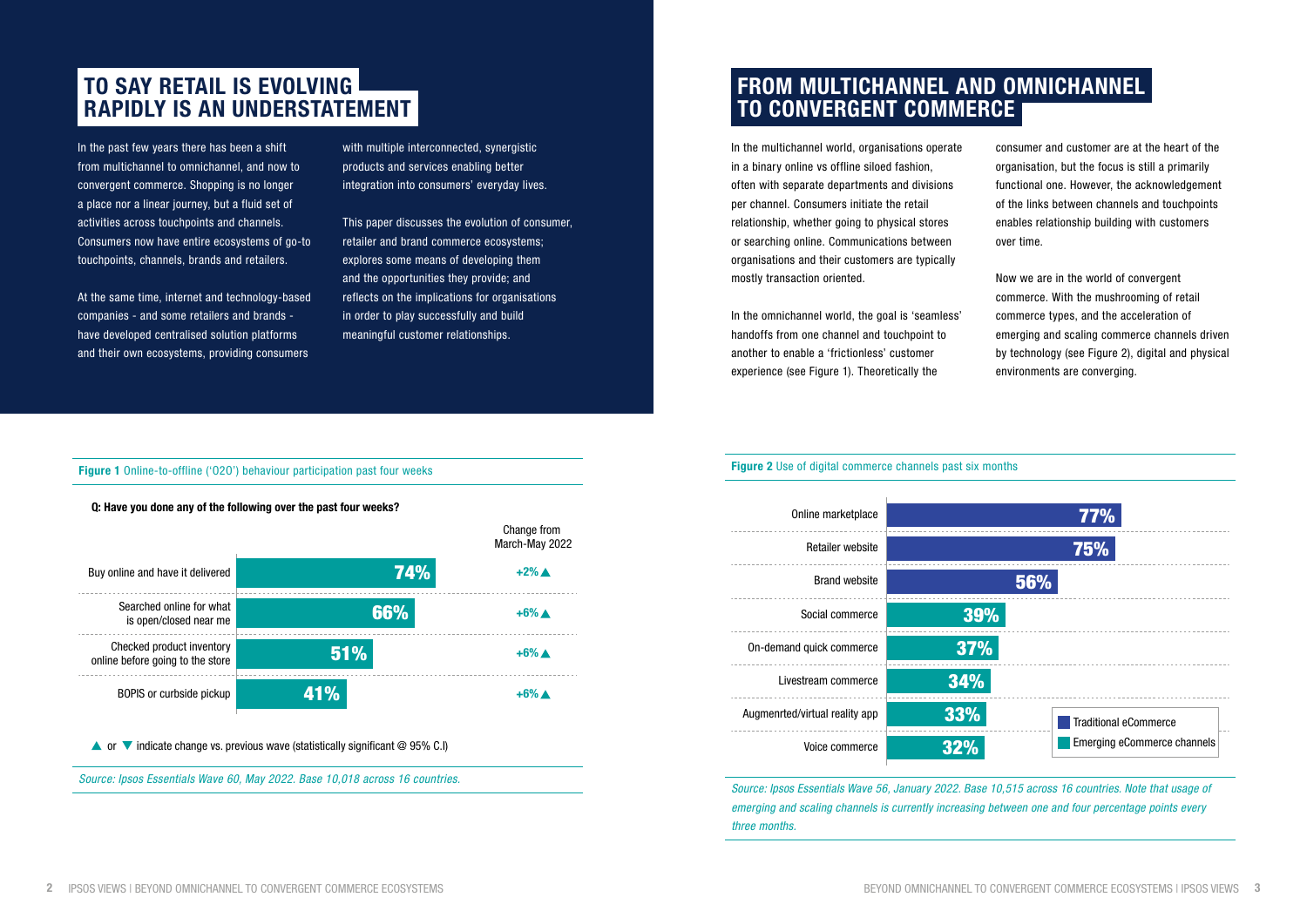A shopper may be using both digital and physical touchpoints at once. Touchpoints themselves are also converging; a single touchpoint may simultaneously fulfil multiple roles including awareness, education, and conversion. Social media, or social commerce, is an example of this where shoppers may go straight from discovery to purchase in one click, with zero lag between inspiration and purchase or consumption. Depending on the category, more than one in ten online purchases are being made direct from social media (see Figure 3). Two-thirds (64%) of US consumers have purchased something on impulse via digital means in the past three months, including functional categories such as food and beverage.<sup>1</sup> So the world of convergent commerce is increasingly one of not only personalisation but of discovery and inspiration.

Read the paper, which includes a roundup of emerging and scaling commerce types and a discussion of changing shopper journeys.

Despite all this talk of channels, consumers don't think in channels. They don't necessarily think of it as 'going shopping' either, as they don't necessarily have to 'go' anywhere. They're simply shopping; buying or ordering things, often based on whichever means is most convenient at the time. Consumers want to be able to buy anytime, anywhere, from anyone via any means, for delivery to wherever they require it whether that be home, locker, car, or picnic spot. Accordingly, shopping journeys are becoming less linear, and therefore less predictable or controllable.

Enter the commerce ecosystem.

#### **Figure 3** Use of digital commerce channels for most recent purchase

#### WHAT IS CONVERGENT COMMERCE?

Convergent Commerce is the blending of physical and digital environments for retail, where a shopper may be using digital and physical touchpoints simultaneously. It is also the converging roles of touchpoints where a single touchpoint may simultaneously fulfil multiple shopper journey stage roles including awareness, education, and conversion.



Q: Thinking about the most recent purchase you made online and had delivered, what type of website/app did you buy from?

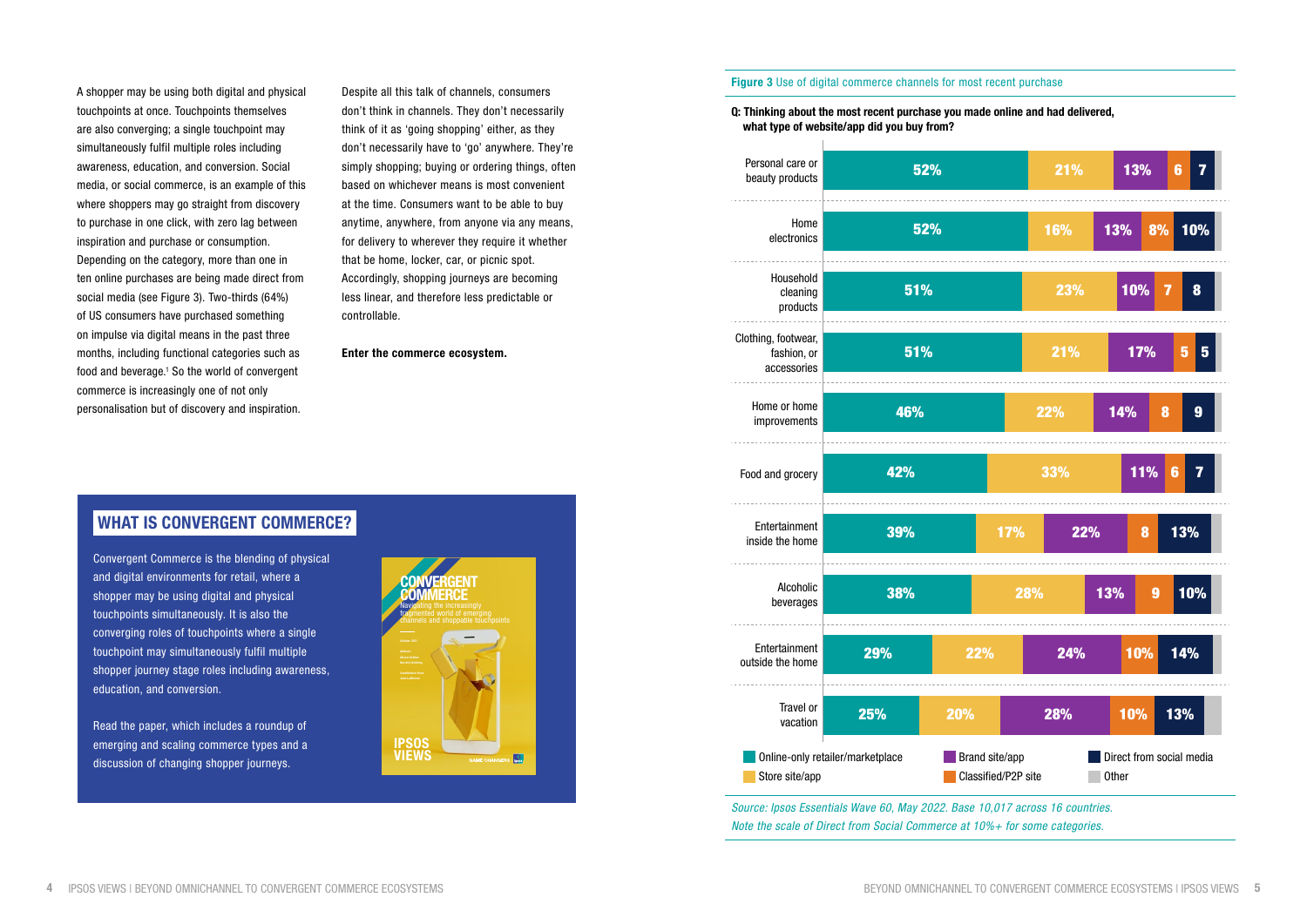# ECOSYSTEMS MEAN BEING WHERE CONSUMERS ARE, 24/7



Because shopping journeys are becoming less linear and predictable, you need to be wherever the consumer is, 24/7, for whenever they need you, in a way that ensures their human experience is optimal. In other words, you need to be present across their ecosystem.

The consumer's ecosystem is a network of nodes that forms their default set of go-to touchpoints, channels, brands and retailers. 'Pull' nodes if you will. A consumer's commerce ecosystem doesn't naturally include 'push' nodes and marketing touchpoints. For example, a consumer doesn't typically actively go looking for TVCs or banner ads.

Failing to deliver on brand promise or customer experience expectations at any one node, channel, or touchpoint in the ecosystem means the consumer's entire experience of your brand can be negatively impacted. **JJ** 

So the job for brands and retailers becomes about developing and aligning their own ecosystems' push and pull nodes – marketing, products, and services - with those of consumers, and adjusting their brand promise and experience to the expected customer experience at each node. Failing to deliver on brand promise or customer experience expectations at any one node, channel, or touchpoint in the ecosystem means the consumer's entire experience of your brand can be negatively impacted.

By integrating into consumers' ecosystems and thus their lives by becoming their default go-tos, customer lifetime value is becoming both more important and more achievable for brands and retailers.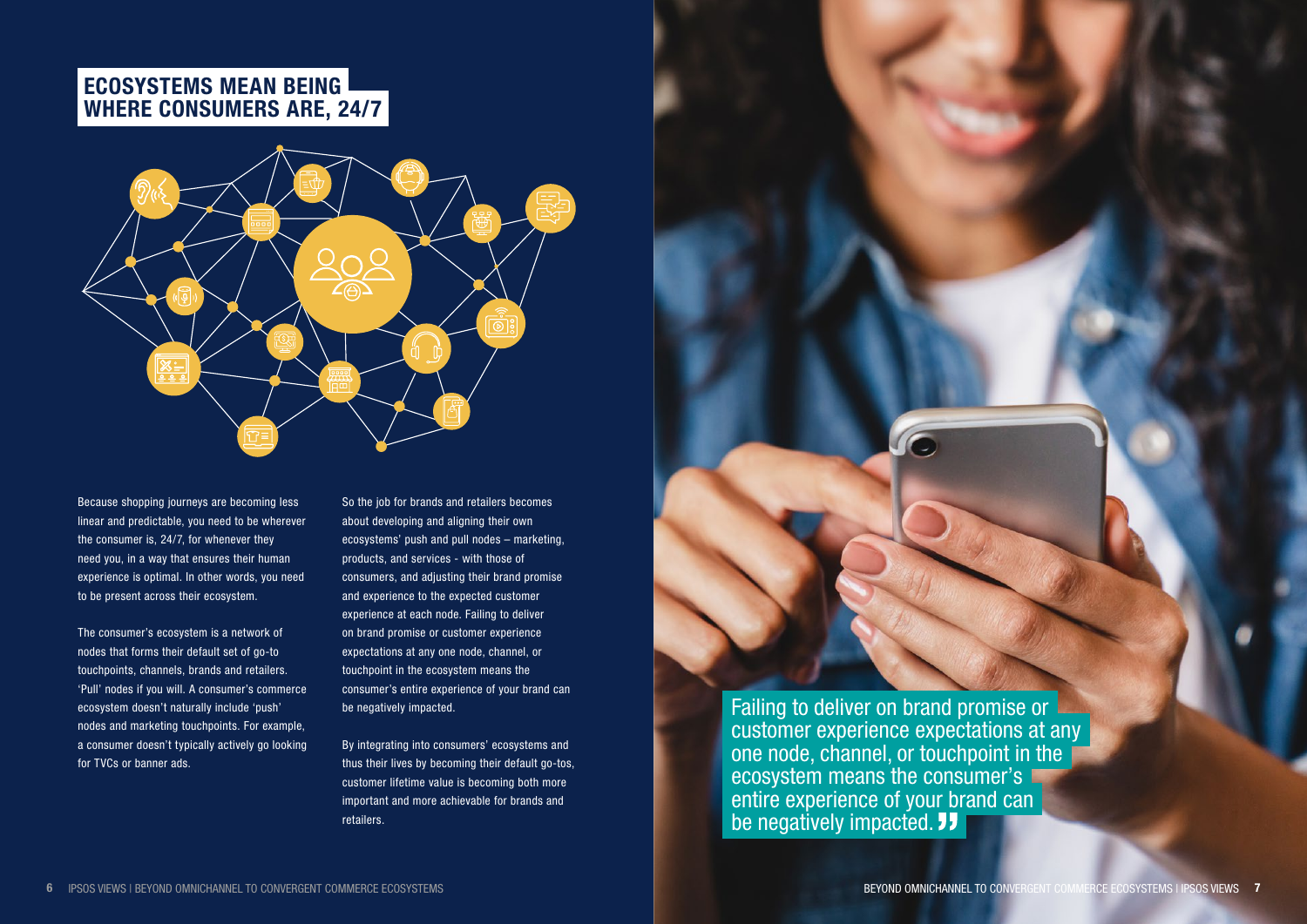Overlaid with the products and services ecosystem is then the brand marketing ecosystem of experiences created through communications messages and channels; the 'push' touchpoints.

Companies can also create revenue streams by externalizing and monetizing their internal capabilities to offer them as part of other businesses' ecosystems. Amazon's AWS service and Just Walk Out technology are examples of this. Technology manufacturers can commercialise the Internet of Things (IoT) as it becomes yet another commerce channel.

*Source: Ipsos*

# ECOSYSTEM SYNERGIES AND THE VIRTUOUS CIRCLE

Successful ecosystems typically forge a strong customer connection via a network of products and services delivered by the organisation and/or through partnerships. These compound in value the larger the ecosystem, via personalized data-enabled experiences, and through frequent customer engagement beyond pure commerce transactions.

A key way in which organisations can develop ecosystems is through entering new B2C industry verticals. For example, a supermarket's expansion into pharmacy, financial services, and hospitality such as meal kit deliveries and use of 'ghost kitchens'. Walmart, Ahold, Delhaize and Loblaws all provide examples of such expansion.

Consumer electronics manufacturers such as Apple and Samsung have product ecosystems which link product sets such as phones, tablets, laptops, and watches whilst also enabling content including music and entertainment, including delivery through their own proprietary streaming channels. They may also have platforms. Apple's iOS provides a platform for people to generate content, and then use the content generated to serve a broader audience.

China's Alibaba and Tencent have built onestop shops for consumers by combining a set of services including eCommerce, chat, streaming, gaming, information, entertainment, booking services and payments into a single app. Using Tencent's ubiquitous WeChat, consumers can message a friend to go to the movies, check the time of the movie, buy the tickets, order a taxi, buy popcorn, split the cost with the friend and



reserve a restaurant table for the after-dinner movie - all within the same app. Many of these services are also provided by partners, effectively making Alibaba and Tencent service platforms.

The value to consumers in these expanded portfolio ecosystems is not only in the product variety itself. Rather, the value to consumers lies in the links between the products and services; the synergies that create greater convenience that no other brand or product can provide on their own. And the more products and services to which a consumer subscribes in a brand's ecosystem, not only the greater the likelihood of customer retention, but the better the brand can understand the consumer and provide more personalised product and service offerings, anticipate their needs, and enhance customer satisfaction. The virtuous circle in action (see Figure 4).

For brands and retailers, the benefits of an ecosystem sit with the augmented reach of additional products and services, greater customer loyalty, better return on advertising spend, and an enhanced brand image created by product extensions and linkages using the mother brand and brand promise. Lego's arsenal of movies, video games, social networks, amusement parks and instore experiences all centre around its core brand promise of play. Nike has moved into consumer technology and equipment, and athletics apparel retailer Lululemon, famous for yoga studios above its flagship stores, is now selling home gyms. Both of these brands are expanding their products and services based around a core wellness proposition.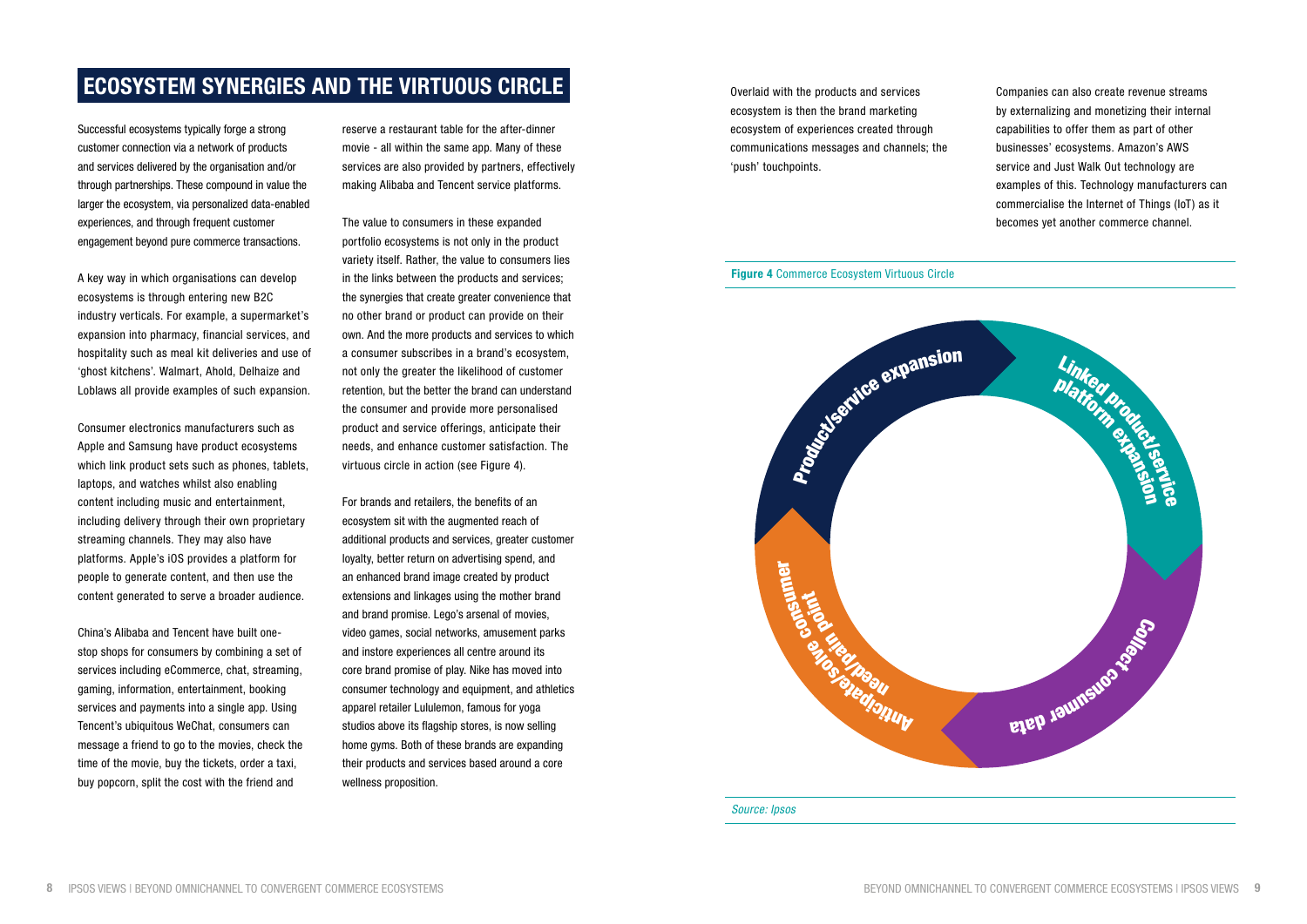# IMPLICATIONS FOR RETAILERS AND BRANDS

#### BUILDING ECOSYSTEMS – A STARTER CHECKLIST

#### As a starting point:



Identifying the customer's needs to find ways to enrich their life through the brand's current and potential products and services in a way that marries technology with greater convenience



Understand the consumer's commerce ecosystem and shopper journeys, and how and where the brand can play a role to define your own ecosystem: *"People are not looking for a dress at the same moment they buy their groceries"* (CEO ICA, Sweden)



Develop a means of connecting consumers with various parts of the ecosystem and linking channels and touchpoints



Build an understanding of the most important ecosystem touchpoint nodes for the customer experience, if your organisation's resources are limited to activating only a few



Create a substantial, rich customer data library and analytics capability

Design a holistic means of measurement and tracking compounded and connected channels and touchpoints. Not measuring each channel's profit or role in isolation, but as part of the ecosystem and a whole-of-customer measurement.

This may require redefining the business model and identifying new partnerships. Options for participating in ecosystems include building a proprietary ecosystem, becoming an open source platform ecosystem, aspects of which are sold to others, or participating in someone else's open ecosystem. This last can provide access to hard-to-build capabilities such as data analytics, logistics networks, payment and financial services, and cloud services.

Brands, retailers and service providers need to redefine their strategies based on new consumer journeys, experience expectations, and behaviours across ecosystems. No longer just a generic 'eCommerce' approach, brands need a strategy for each channel, including those emerging and scaling, across a consumer's ecosystem.

Brands, retailers and service providers need to redefine their strategies based on new  $\blacksquare$ consumer journeys, experience expectations, and behaviours across ecosystems. Brands need a strategy for each channel, including those emerging and scaling, across a consumer's ecosystem. 77

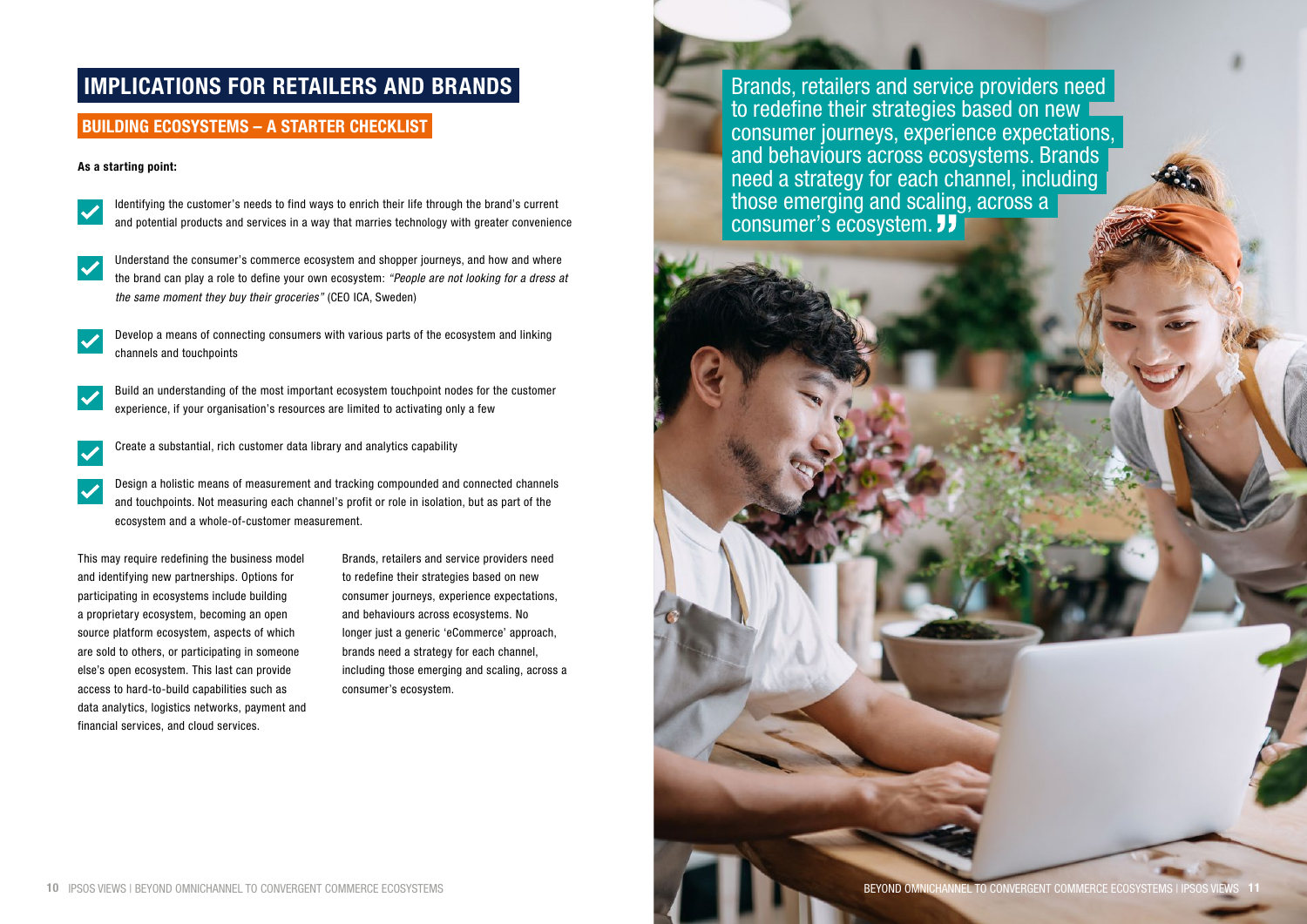Build your commerce ecosystem around consumer needs, journeys, aspirations and experiences. Start with the human and the problem to be solved. Technology is the enabler or means, rather than the purpose or destination.



Use real people and tell real stories.



Emphasise the more human touchpoints: physical store, call centres, social commerce, livestream.



Co-create with consumers to create optimal brand experiences and channel activations.



Humanise commerce to improve the experience. Be tangible, sensorial, immersive, and personal. Use all five senses whenever possible, not just sight and sound.

 $\overline{\mathbf{m}}$ 

Be empathetic to consumers' needs, values, and commerce ecosystems by understanding not only what they say and do, but what they think and feel.

# IN SUMMARY

By operating across a synergistic ecosystem aligned with the consumer's commerce ecosystem, companies can enjoy a virtuous cycle of growth driven by improved customer convenience, experience, satisfaction and loyalty. **JJ** 

New digital channels and touchpoints are scaling rapidly around the world. Leading brands are evolving from multichannel to omnichannel to convergent commerce. Convergent commerce is leading to the development of retailer and brand ecosystems to better service channelagnostic customers, who have their own commerce ecosystems. And these ecosystems will continue to morph as technology develops.

Retailers and brands need to understand and integrate within consumers' commerce ecosystems and lives to develop their own seamless, personalised ecosystems in order to become the customer's default go-to.

Companies must ensure that humans are front and centre of their experience and ecosystem design. New consumer journeys and ecosystems mean organisations need to redefine their strategies and partnerships and expand their product and services offering.

By operating across a synergistic ecosystem aligned with the consumer's commerce ecosystem, companies can enjoy a virtuous cycle of growth driven by improved customer convenience, experience, satisfaction and loyalty.

#### HOW TO KEEP HUMANS AT THE CENTRE OF THE ECOSYSTEM

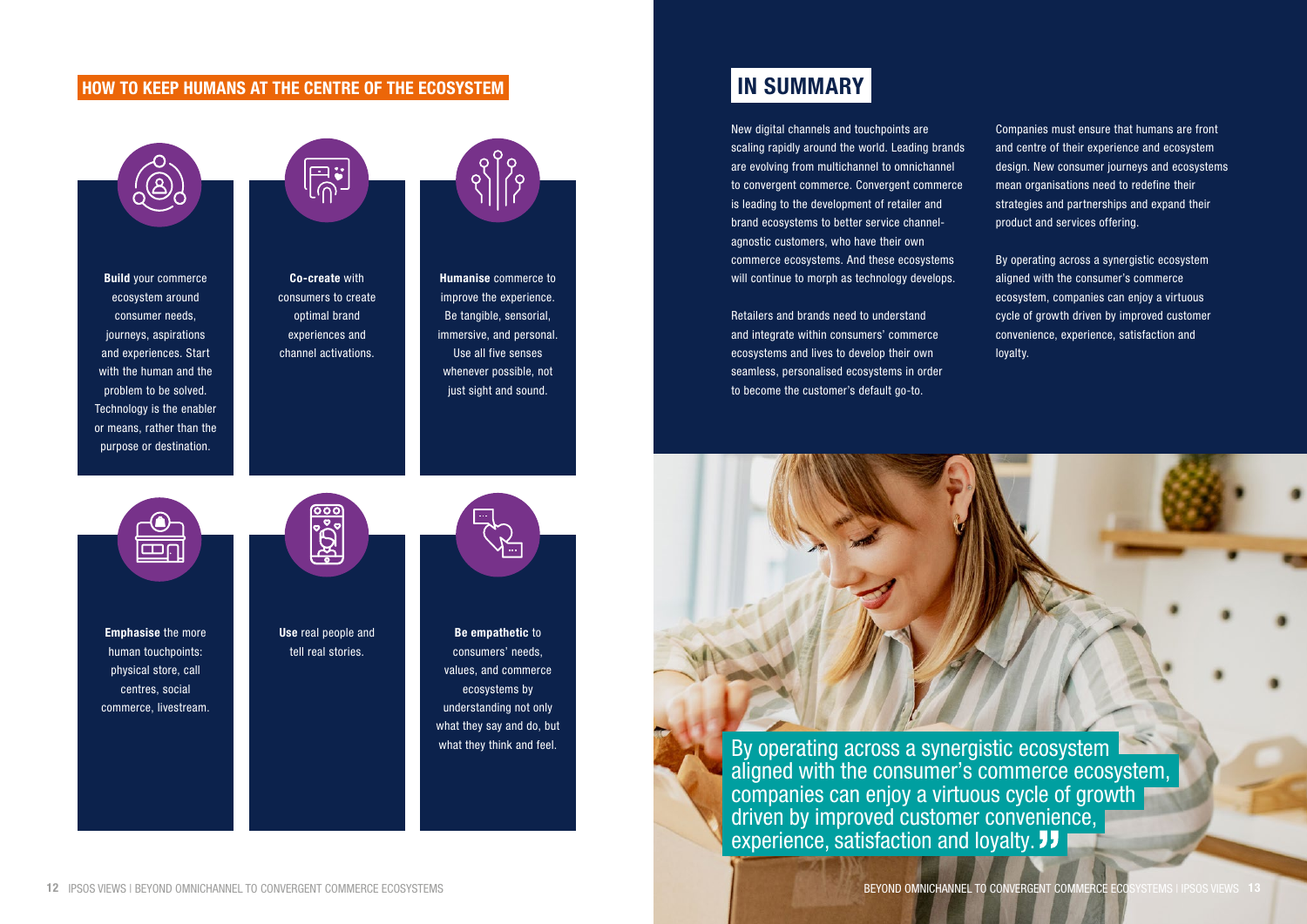# FURTHER READING AND INFORMATION ON RELATED TOPICS

- <https://www.ipsos.com/en/omnichannel>
- <https://www.ipsos.com/en/bridging-brand-experience-gap>
- <https://www.ipsos.com/en/forces-customer-experience>

# REFERENCES

1. Ipsos Omnibus 18-22 February 2022, Base n=1005 US Adults



Wherever you are on the multichannel  $>$  omnichannel  $>$  convergent commerce and ecosystem commerce journey spectrum, we are happy to advise and help optimise current and next steps including

#### IPSOS CAN GUIDE YOUR CONVERGENT COMMERCE AND ECOSYSTEM STRATEGY

#### MARKET STRATEGY & UNDERSTANDING > BRAND > SHOPPER > CX > UX > CHANNEL PERFORMANCE.

The key question that Ipsos can help clients answer is: how can we evolve our channel strategy to incorporate the convergent commerce world of ecosystems that consumers are moving towards? We focus on four steps: Diagnose, Innovate, Communicate, Activate.



### **DIAGNOSE**

- What is my consumer's ecosystem and purchase journey? How can we better align with the key ecosystem nodes, channels and touchpoints?
- How well is my brand delivering against consumer expectations and customer experience requirements?
- Are there certain purchase steps/moments/needs that are better suited for one node/channel versus another?



#### INNOVATE

- What new digital services and models are required to meet consumer needs and expectations? How should we build, evaluate and optimize these?
- Are there any channels that we need to change, improve or eliminate?



### **COMMUNICATE**

- How well does my brand deliver consistent experiences and messages across our ecosystem?
- How can we tap into humanisation to optimize my spending across the marketing mix?



#### ACTIVATE

- How do I evaluate and maximise my brand's experience across and within all the nodes of our and consumers' ecosystems?
- How to measure consumer satisfaction across our ecosystem and theirs?